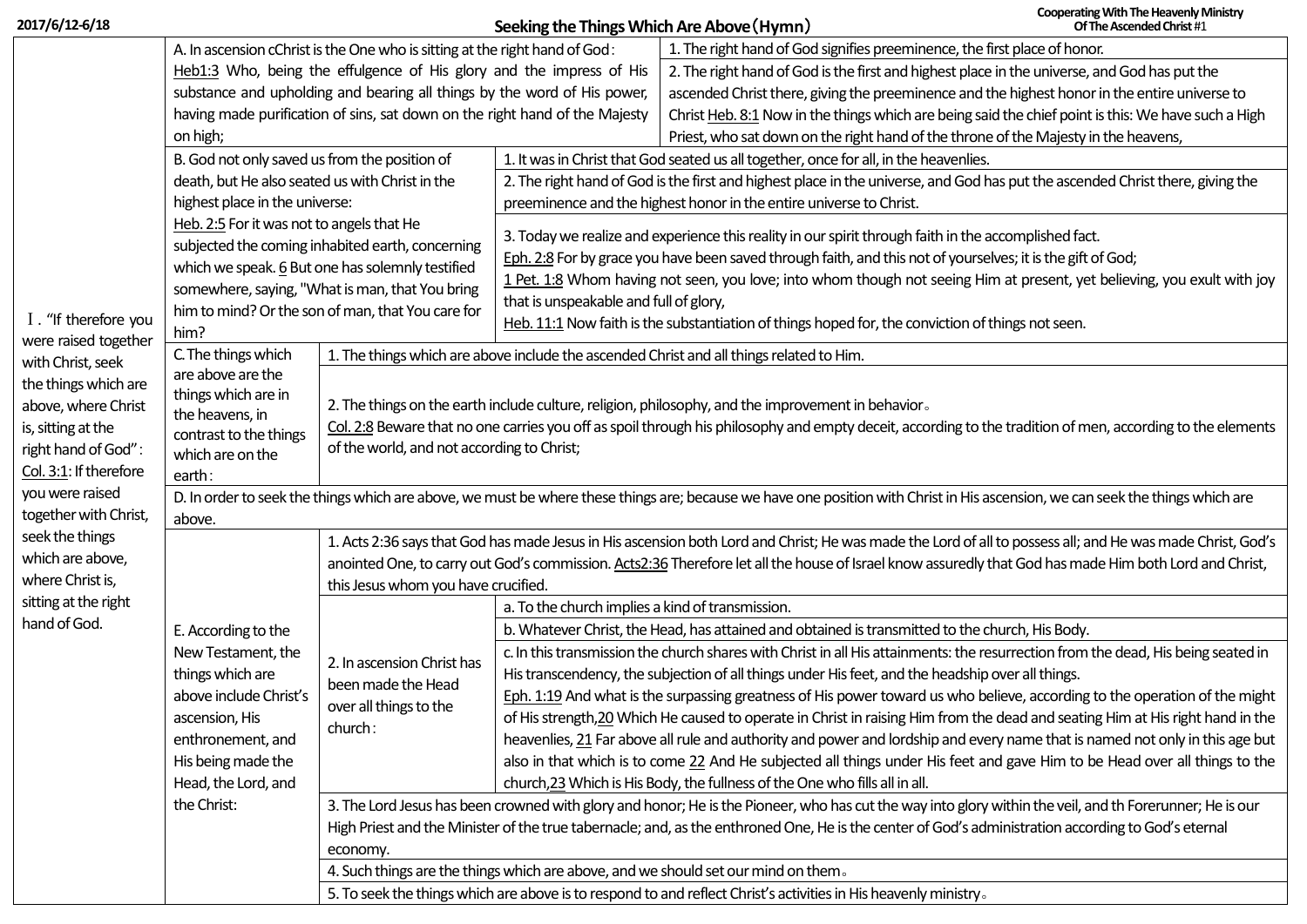|                                                                                                                                                                                                                                                                                                                                                                                                                                                                                    | A. Only when we are                                                                                                                                                                                                                                                                             | 1. The way to seek the things which are above is to turn to our spirit and call on the name of the Lord.                                                                                                                                                                                                                                                           |                                                                                                                                                                                                                                                                                           |                                                                                                                                                                                                                                                                                                                                                                                                   |  |  |  |  |
|------------------------------------------------------------------------------------------------------------------------------------------------------------------------------------------------------------------------------------------------------------------------------------------------------------------------------------------------------------------------------------------------------------------------------------------------------------------------------------|-------------------------------------------------------------------------------------------------------------------------------------------------------------------------------------------------------------------------------------------------------------------------------------------------|--------------------------------------------------------------------------------------------------------------------------------------------------------------------------------------------------------------------------------------------------------------------------------------------------------------------------------------------------------------------|-------------------------------------------------------------------------------------------------------------------------------------------------------------------------------------------------------------------------------------------------------------------------------------------|---------------------------------------------------------------------------------------------------------------------------------------------------------------------------------------------------------------------------------------------------------------------------------------------------------------------------------------------------------------------------------------------------|--|--|--|--|
|                                                                                                                                                                                                                                                                                                                                                                                                                                                                                    | in our spirit are we in                                                                                                                                                                                                                                                                         | Rom. 8:16 For the mind set on the flesh is death, but the mind set on the spirit is life and peace.                                                                                                                                                                                                                                                                |                                                                                                                                                                                                                                                                                           |                                                                                                                                                                                                                                                                                                                                                                                                   |  |  |  |  |
| $\mathbb I$ . In order to seek<br>the things which are<br>above and to set our<br>mind on them, we<br>need to turn to our<br>spirit and experience<br>the dividing of the<br>soul from the spirit:<br>Heb. 4:12 For the<br>word of God is living<br>and operative and<br>sharper than any<br>two-edged sword,<br>and piercing even to<br>the dividing of soul<br>and spirit and of<br>joints and marrow,<br>and able to discern<br>the thoughts and<br>intentions of the<br>heart. | heaven and mind the<br>things which are<br>above; when we are<br>outside our spirit, we<br>are earthly and mind<br>the things which are<br>on the earth:<br>Col. 3:2 Set your<br>mind on the things<br>which are above, not<br>on the things which<br>are on the earth.                         | 10:12 For there is no distinction between Jew and Greek, for the same Lord is Lord of all and rich to all who call upon Him;                                                                                                                                                                                                                                       |                                                                                                                                                                                                                                                                                           |                                                                                                                                                                                                                                                                                                                                                                                                   |  |  |  |  |
|                                                                                                                                                                                                                                                                                                                                                                                                                                                                                    |                                                                                                                                                                                                                                                                                                 | 2. There is a transmission taking place from Christ in<br>heaven to us on earth by means of the all-inclusive                                                                                                                                                                                                                                                      |                                                                                                                                                                                                                                                                                           | a. Our spirit is the receiving end of the divine transmission, whereas the throne of God in heaven is<br>the transmitting en. Rev. 5:6 And I saw in the midst of the throne and of the four living creatures<br>and in the midst of the elders a Lamb standing as having just been slain, having seven horns and<br>seven eyes, which are the seven Spirits of God sent forth into all the earth. |  |  |  |  |
|                                                                                                                                                                                                                                                                                                                                                                                                                                                                                    |                                                                                                                                                                                                                                                                                                 | Spirit in our spirit:<br>Eph. 1:19 And what is the surpassing greatness of<br>His power toward us who believe, according to the<br>operation of the might of His strength, 2:22 In<br>whom you also are being built together into a<br>dwelling place of God in spirit.                                                                                            |                                                                                                                                                                                                                                                                                           | b. By turning to our spirit, we are lifted into heaven<br>Rev. 4:2 Immediately I was in spirit; and behold, there was a throne set in heaven, and upon the<br>throne there was One sitting;                                                                                                                                                                                                       |  |  |  |  |
|                                                                                                                                                                                                                                                                                                                                                                                                                                                                                    |                                                                                                                                                                                                                                                                                                 |                                                                                                                                                                                                                                                                                                                                                                    |                                                                                                                                                                                                                                                                                           | c. Because of the transmission from the throne of God in heaven into our spirit, when we<br>experience and enjoy Christ here on earth, we are simultaneously in heaven.                                                                                                                                                                                                                           |  |  |  |  |
|                                                                                                                                                                                                                                                                                                                                                                                                                                                                                    |                                                                                                                                                                                                                                                                                                 |                                                                                                                                                                                                                                                                                                                                                                    |                                                                                                                                                                                                                                                                                           | d. In spirit we are one in position with Christ, seeking the things which are above.                                                                                                                                                                                                                                                                                                              |  |  |  |  |
|                                                                                                                                                                                                                                                                                                                                                                                                                                                                                    | B. We need to<br>experience the<br>dividing of the soul<br>from the spirit:                                                                                                                                                                                                                     | 1. First Thessalonians 5:23 shows that the soul and the spirit are not the same but are two separate items; there is a great difference between the soul<br>and the spirit<br>1 The. 5:23 And the God of peace Himself sanctify you wholly, and may your spirit and soul and body be preserved complete, without blame, at the<br>coming of our Lord Jesus Christ. |                                                                                                                                                                                                                                                                                           |                                                                                                                                                                                                                                                                                                                                                                                                   |  |  |  |  |
|                                                                                                                                                                                                                                                                                                                                                                                                                                                                                    |                                                                                                                                                                                                                                                                                                 | 2. The soul and the spirit can be divided because they are two entities and are of two kinds of substances; regardless of how hidden our spirit is within our<br>soul, they are still two distinct organs; thus, we need to experience the dividing of our soul from our spirit.                                                                                   |                                                                                                                                                                                                                                                                                           |                                                                                                                                                                                                                                                                                                                                                                                                   |  |  |  |  |
|                                                                                                                                                                                                                                                                                                                                                                                                                                                                                    |                                                                                                                                                                                                                                                                                                 | 3. The spirit is so hidden in the soul that it needs to be divided from the soul by the living and operative word of God, which is "sharper than any<br>two-edged sword"                                                                                                                                                                                           |                                                                                                                                                                                                                                                                                           |                                                                                                                                                                                                                                                                                                                                                                                                   |  |  |  |  |
|                                                                                                                                                                                                                                                                                                                                                                                                                                                                                    |                                                                                                                                                                                                                                                                                                 | 4. First Corinthians 2:14<br>and 15 speak of two<br>kinds of persons: the<br>soulish man and the<br>spiritual man:                                                                                                                                                                                                                                                 | a. The soulish man, and the soul itself, cannot understand or receive the spiritual things.<br>1 Cor. 2:14 But a soulish man does not receive the things of the Spirit of God, for they are foolishness to him and he is not able<br>to know them because they are discerned spiritually. |                                                                                                                                                                                                                                                                                                                                                                                                   |  |  |  |  |
|                                                                                                                                                                                                                                                                                                                                                                                                                                                                                    |                                                                                                                                                                                                                                                                                                 |                                                                                                                                                                                                                                                                                                                                                                    | b. The spiritual man discerns the spiritual things and likes to receive the spiritual things and to know and experience the things<br>which are above.<br>1 Cor. 2:15 But the spiritual man discerns all things, but he himself is discerned by no one.                                   |                                                                                                                                                                                                                                                                                                                                                                                                   |  |  |  |  |
|                                                                                                                                                                                                                                                                                                                                                                                                                                                                                    |                                                                                                                                                                                                                                                                                                 |                                                                                                                                                                                                                                                                                                                                                                    | c. It is by the spirit that we understand and discern the spiritual things, and it is in the spirit that we desire to have the spiritual<br>things.                                                                                                                                       |                                                                                                                                                                                                                                                                                                                                                                                                   |  |  |  |  |
|                                                                                                                                                                                                                                                                                                                                                                                                                                                                                    | C. By experiencing the dividing of our soul from our spirit and by exercising our spirit, we can seek the things which are above and set our mind on them; then the riches of Christ's<br>heavenly ministry will be transmitted into us, and we will be transformed and constituted with Christ |                                                                                                                                                                                                                                                                                                                                                                    |                                                                                                                                                                                                                                                                                           |                                                                                                                                                                                                                                                                                                                                                                                                   |  |  |  |  |
|                                                                                                                                                                                                                                                                                                                                                                                                                                                                                    |                                                                                                                                                                                                                                                                                                 |                                                                                                                                                                                                                                                                                                                                                                    | Heb. 7:25 Hence also He is able to save to the uttermost those who come forward to God through Him, since He lives always to intercede for them.26 For such a High Priest was                                                                                                             |                                                                                                                                                                                                                                                                                                                                                                                                   |  |  |  |  |
|                                                                                                                                                                                                                                                                                                                                                                                                                                                                                    | also fitting to us, holy, guileless, undefiled, separated from sinners and having become higher than the heavens,                                                                                                                                                                               |                                                                                                                                                                                                                                                                                                                                                                    |                                                                                                                                                                                                                                                                                           |                                                                                                                                                                                                                                                                                                                                                                                                   |  |  |  |  |
|                                                                                                                                                                                                                                                                                                                                                                                                                                                                                    | Rom. 12:2 And do not be fashioned according to this age, but be transformed by the renewing of the mind that you may prove what the will of God is, that which is good and well<br>pleasing and perfect.                                                                                        |                                                                                                                                                                                                                                                                                                                                                                    |                                                                                                                                                                                                                                                                                           |                                                                                                                                                                                                                                                                                                                                                                                                   |  |  |  |  |
|                                                                                                                                                                                                                                                                                                                                                                                                                                                                                    | 2 Cor. 3:18 But we all with unveiled face, beholding and reflecting like a mirror the glory of the Lord, are being transformed into the same image from glory to glory, even as from<br>the Lord Spirit.                                                                                        |                                                                                                                                                                                                                                                                                                                                                                    |                                                                                                                                                                                                                                                                                           |                                                                                                                                                                                                                                                                                                                                                                                                   |  |  |  |  |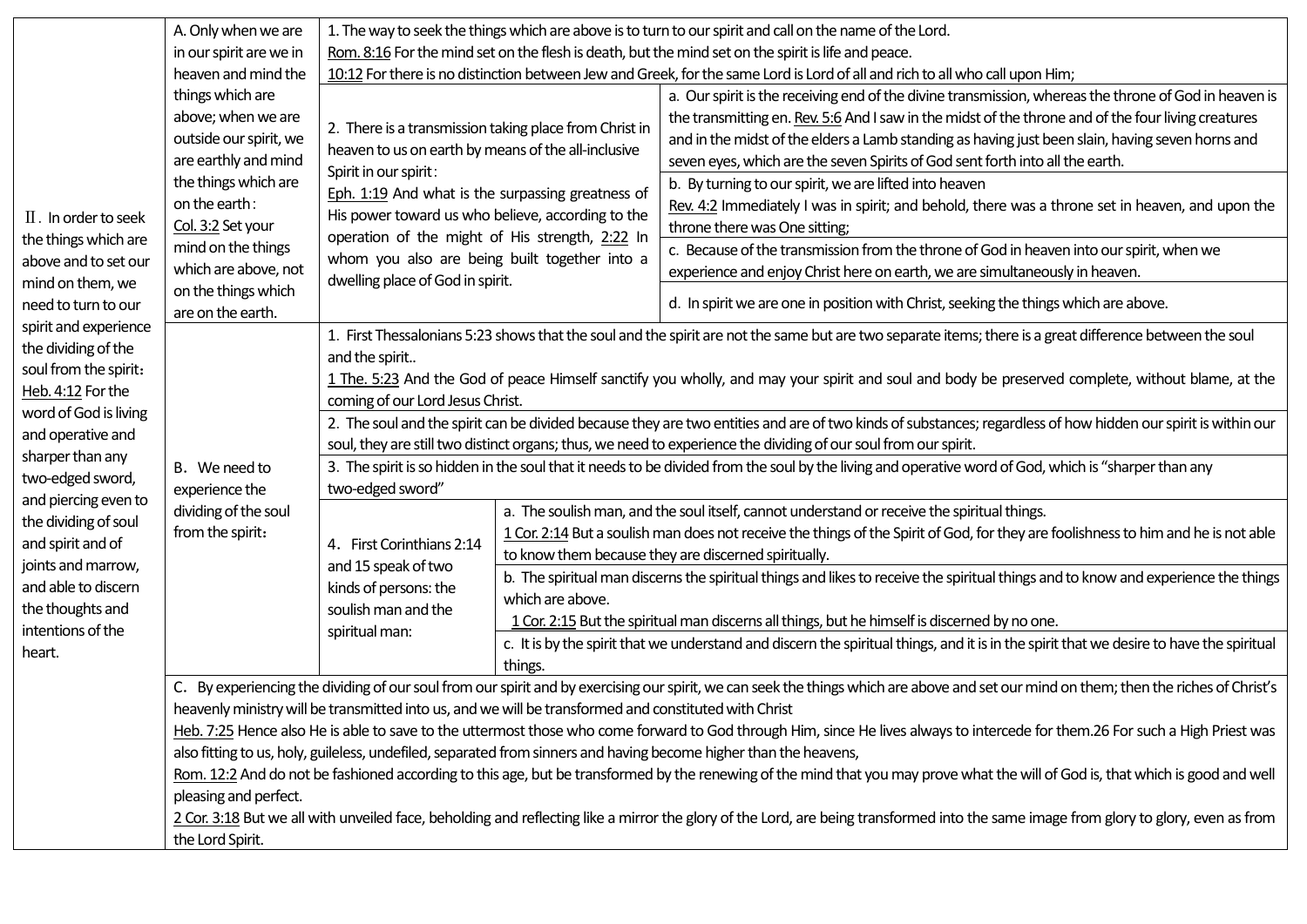**Experience: ① the things above include the ascension of Christ, arriving at the throne, that he is made to be the head, the Lord, the Christ. We can build New Jerusalem by asking the things above**

Col. 3:1: If therefore you were raised together with Christ, seek the things which are above, where Christ is, sitting at the right hand of God. 2 Set your mind on the things which are above, not on the things which are on the earth.

As God, the Lord was the Lord all the time. But as man, He was made the Lord in His ascension after He brought His humanity into God in His resurrection. God has always been the Lord, but now a man is on the throne as the Lord. After Jesus was crucified and buried, God resurrected Him and set Him at His right hand, making this Jesus, a Nazarene, the Lord of all the universe.

Since the lordship of Christ was fully established in His ascension, we—the members of His Body identified with Christ the Head—only need to realize this heavenly fact. Once we realize that Christ has obtained the lordship, we, the church as His Body, have to apply it.

Christ in His ascension has not only been made the Lord of all but also the Christ of God to work out the spreading of the gospel and the building up of the church that God's chosen people may be saved and perfected for the constitution of the New Jerusalem to be God's eternal habitation and manifestation according to God's New Testament economy for God's eternal satisfaction.

As the One in ascension, Christ was made both Lord and Christ that He might possess all and that He might carry out God's commission through His heavenly ministry to accomplish God's plan.

### **The working young saints' model:**

As a business person, you are not to seek the things on the ground, but the things above. The things on the ground are promotions at the company, increasing of income, children's educating, purchasing cars and my homes. God knows all these things are necessary for you.

Mat. 6:28 And why are you anxious concerning clothing? Consider well the lilies of the field, how they grow. They do not toil, neither do they spin thread. 29 But I tell you that not even Solomon in all his glory was clothed like one of these. 30 And if God so arrays the grass of the field, which is here today and tomorrow is cast into the furnace, will He not much more clothe you, you of little faith? 31 Therefore do not be anxious, saying, What shall we eat? or, What shall we drink? or, With what shall we be clothed? 32 For all these things the Gentiles are anxiously seeking. For your heavenly Father knows that you need all these things .33 But seek first His kingdom and His righteousness, and all these things will be added to you. 34 Therefore do not be anxious for tomorrow, for tomorrow will be anxious for itself; sufficient for the day is its own evil.

You should not worry about the necessities in your life. Rather, think about the things above; which are God's kingdom, righteousness, Christ and the church. God has the economy that is following His heart's desire, and God wishes that the goal in His economy is to build up the dwelling place of God, the church, the body of Christ, and the New Jerusalem. God loved you and shed the blood on the cross for you. It is passively for not letting you perish in the pond of fire, but aggressively for you to be filled with Christ, and for the building up of the body of Christ. You should have the business life that is touching God's love, loving God, loving God's economy, and seeking the things above.

#### **Experience: ② seeking what is above by separating the soul from the spirit and exercise your spirit**

1 Cor. 2:14 But a soulish man does not receive the things of the Spirit of God, for they are foolishness to him and he is not able to know them because they are discerned spiritually.15 But the spiritual man discerns all things, but he himself is discerned by no one.

There is a great difference between the soul and the spirit, and the soul can be divided and should be divided from the spirit. Moreover, 1 Corinthians 2:14-15 shows us that unless the soul is subdued by the spirit and submissive to the spirit, the soul is against the spirit and contradicts the spirit.... soulish implies the meaning of "natural" or "psychological." A soulish man is a natural man, a man living in the soul. The soul is absolutely impotent in spiritual matters.

In these two verses we can see two kinds of persons: the soulish man and the spiritual man. The soulish man, and the soul itself, cannot understand or receive the spiritual things and even considers the spiritual things foolish. The spiritual man, however, discerns the spiritual things and likes to receive the spiritual things. It is by the spirit that we understand and discern the spiritual things, and it is in the spirit that we desire to have the spiritual things. If we are soulish, we simply cannot understand the spiritual things, we do not like anything spiritual, and we even think that the spiritual things are foolish.

In Colossians 3:1 and 2 Paul tells us not only to seek the things which are above but also to set our mind on them. .... Let us lift up our eyes to the heavens and set our mind on the wonderful, excellent things, the things that are above.... Let us learn to open our spirit and our whole being to the heavens and keep the "switch" turned on so that the transmission from the divine power plant may flow into us unceasingly.

### **Junior high/Senior high students' model:**

From the time of junior high and senior high, you should learn to discern your spirit and soul and exercise your spirit. The soul consists of mind, emotion, and will. The mind thinks and understands things. The emotion loves or hates. The will makes decision based on feelings and emotions. The school mainly doestraining on the mind, that is, the training of apprehensive powers. But the church teaches you to discern your spirit and soul and to exercise your spirit. The more you exercise your spirit, the stronger the spirit becomes, and your spirit can dominate the soul.

It is very important to learn to discern spirit and soul from a young age. Because the Lord can supply you, guide you, perfect you, and build you up in the spirit. If you are not in the spirit but in your soul, you may think that the Lord's blessings are foolish. The blessing of God's promise is a great blessing for a spirit man, but it is foolish for a soul man. If you understand this great difference, you will truly wish to discern spirit and soul and exercise your spirit.

There will be a time for you to make big decisions on your future, the college to attend, the job hunting and getting married afterwards. Many people choose something they should not choose, and they fall in chaos. For example, there are personnel relocations within the company. The superior has decided this for the growth of the employees. However, people in their souls are in darkness, they are lacking insight, and tend to be complicated and rebellious, they hate their superior for making the personnel relocations, and in some cases they may even quit their company. This way, the soul people misunderstand the blessing as curse, and they get into great confusion. It is because they decided not to discern spirit and soul, not to exercise their spirit, and not to understand the situation.

To discern spirit and soul, you need God's living Word. The Word of God is vivid and efficacious; it can be sharper than the sword of any kind and can discern spirit and soul. Therefore, with respect to the discernment of spirit and soul, you should never depend on your ability but on the Word of God. In practical terms, consecrate 5 to 15 minutes to call the name of the Lord every morning and pray-read the Word. If you learn this from a young age, your prospect will be greatly blessed. Amen!